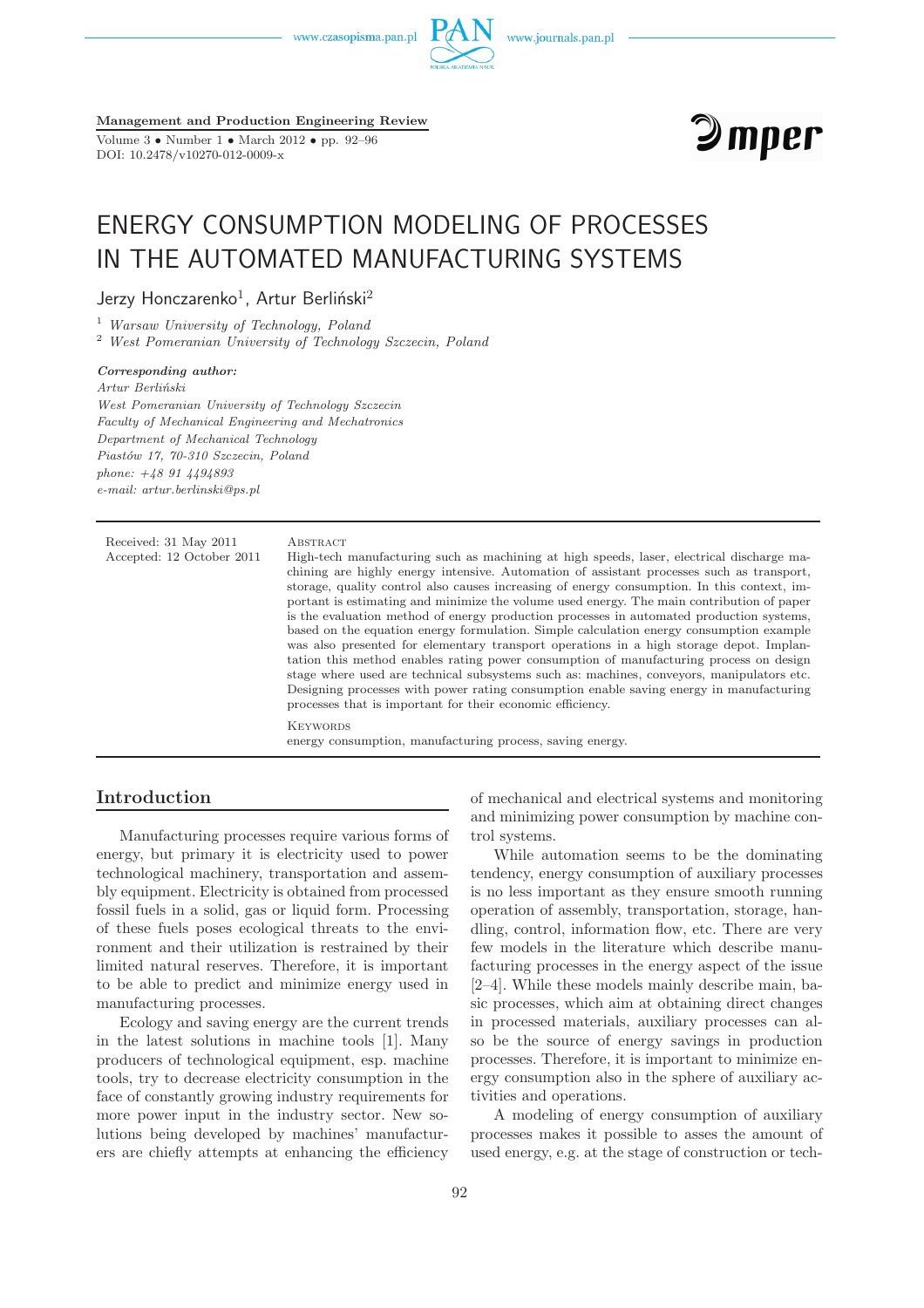

nological design of a given product, i.e. it is possible to optimize the level of energy consumption, which influences production costs of a final product.

## **Energy consumption of a manufacturing process**

Production energy consumption can be defined as the amount of energy used in a production process referred to the amount of production. Depending on the criteria of measuring energy input into a production process of a certain amount of products, a direct and cumulative energy consumption can be differentiated [5].

Direct energy consumption means the use of energy carriers directly at a technological process of manufacturing a given product. However, this definition of energy consumption does not include all the energy necessary to manufacture a product (or perform a service). The total energy consumption necessary to manufacture a product (or perform a service) is referred to as cumulative energy consumption. In other words, it is the total amount of the original energy used in all processes necessary to manufacture a product or a service.

Direct energy consumption can be referred to the process of manufacturing a product and it is possible to differentiate energy consumption of basic processes and energy consumption of auxiliary processes. Energy consumption of a basic process is the amount of energy used during the process of changing a semifinished product into a completely finished product with required properties, shape, dimensions and desired position of respective parts and systems in case of processes and assembly operations. Energy consumption of auxiliary processes is the amount of energy provided to subsystems responsible for controlling a manufacturing process (e.g. subsystems of transportation, storage, handling, control, information flow, etc.).

Earlier studies [2, 4] analyzed a life cycle of a product pointed out important fields of energy consumption. An analysis of successive stages of a generalized manufacturing process using machining methods helped the authors to develop the model of energy consumption presented in Fig. 1.

The model presented in the earlier papers reveals that direct energy consumption is also affected by a number of auxiliary actions. Energy consumption of machining is connected with a product being manufactured through the volume of machined allowance.

$$
E_c = k_c \cdot 10^{-3} \cdot \prod_{i=1}^{n} K_i \cdot V_i, \quad [J], \tag{1}
$$

Volume  $3 \cdot \text{Number 1} \cdot \text{March 2012}$  93

where  $E_c$  – energy consumption of cutting [J],  $k_c$  – specific resistance of cutting [N/mm<sup>2</sup>],  $K_i$  – correction coefficients,  $V_i$  – volume of material  $\text{[mm}^3$ .



Fig. 1. Significant fields of absorption and energy in a production system [4].

The energy input of a machine tool and auxiliary processes can be determined from a relation that only takes into consideration an average power of an electric drive used in a system [4], e.g.:

$$
E_t = \sum_{i=1}^{n} P_i \cdot (t_g + t_j), \quad [J], \tag{2}
$$

where  $t_j$  – time of idle run,  $t_q$  – main time of production station, $P_i$  – average power of a system used during work operation.

The part of energy used to power the environment of a production system amounts to 60–90%, according to the authors of [4].

# **Analytical model of energy consumption of transport subsystems**

Production processes require constant material feeding conducted by the so-called transport subsystem. The function of a transport subsystem is performed by various technical machines and systems, such as transport carrier trolleys, roller conveyors, conveyor belts, overhead conveyors, robots, overhead travelling cranes, etc. Transport equipment which operates in automated manufacturing systems and which needs no maintenance is usually electrically powered. Energy consumption of modern subsystems electrically powered is not constant, but it depends on a number of factors, such as: organization of a production process, mass to be transported, mass of a transport medium, inertia of a mechanical system, kinematic characteristics of transport (velocity, accelerations), number of empty runs, etc.

While considering an idealized model of a transport subsystem (as e.g. in Fig. 2), it is possible to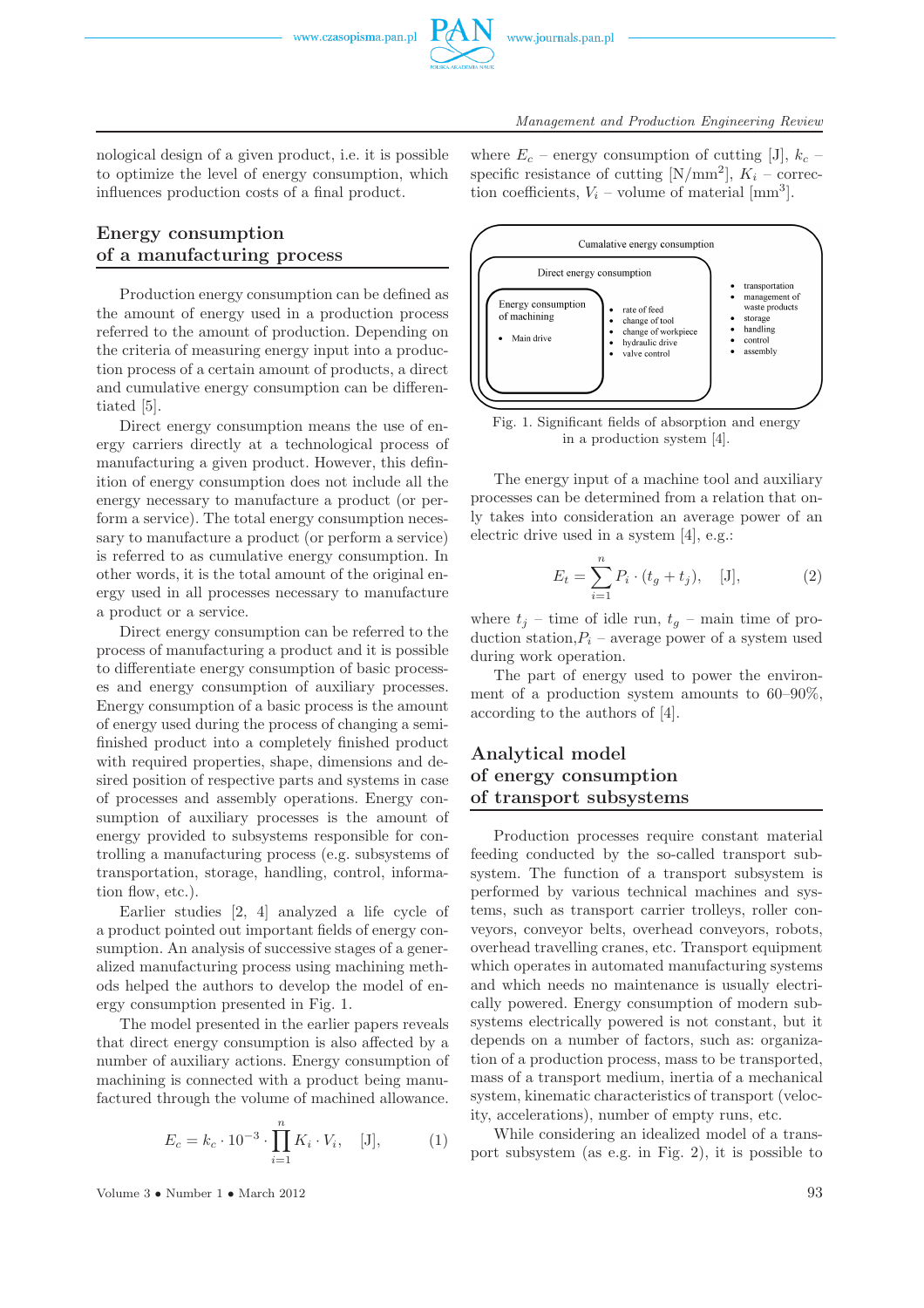www.czasopisma.pan.pl



#### *Management and Production Engineering Review*

assess its energy requirements, through an analysis of energy transformations in a time of mass transfer, more precisely than by using a relation from earlier papers [3] and [4]. Individual elements of energy consumption of a transported mass movement are the results of all the forces, found in a complex model, which create the balance of the driving force. An energy model of a transported mass can be given by an equation which expresses the principal of equivalence of work and energy. Motion energy consumption is the work of driving force performed on a length of a transport route. Driving force can be expressed using various equations describing various phases of motion. For variable conditions the energy equation of transferred mass can take the following form:

$$
E = \int_{0}^{S} F_n ds \overline{F_n},
$$
 (3)

where  $F_n$  – instantaneous value of driving force, s – elementary distance  $\overline{F_n}$  – average value of driving force,  $S$  – total distance or a dependence in the function of time:

$$
E = \int_{s_0}^{T_1} F_n v dt,
$$
\n(4)

where  $t$  – time of drive phase.



Fig. 2. An example of transport subsystem in an automated manufacturing system and elements of energy balance:  $E_p$  – potential energy,  $E_k$  – kinetic energy,  $m \cdot g$  – deadweight,  $E_T$  – energy of rolling resistance component.

All the components of motion energy consumption are the result of the forces accounted for in a complex model which create driving force balance for any phase. In transport systems energy is usually spent to overcome both motion friction and the resistance of lifting the weight of a transport mass, which is equivalent to the increase of potential energy. For an accelerated motion it is also necessary to take into consideration energy needed to overcome inertia force, which is equivalent to the increase of kinetic energy. In a general case, the balance of longitudinal forces for any phase of motion can be expressed by the following relation:

$$
F_n = T + F_w + F_k,\tag{5}
$$

where  $F_n$  – driving force,  $T$  – component of rolling friction resistance force  $F_w$  – component of lifting resistance force,  $F_k$  – component of inertia resistance force

Energy consumption is, therefore, the sum of energy spent on overcoming all the components on the right side of the following equation:

$$
E = E_t + E_w + E_k, \tag{6}
$$

where  $E_t$  – energy spent on overcoming friction resistance,  $E_w$  – energy spent on overcoming lifting resistance,  $E_k$  – energy spent on overcoming inertia resistance.

The form of the balance of longitudinal forces which act on any given transportation means depends mainly on the method of setting them in motion and its kinematic parameters. It can, therefore, contain components with a different algebraic sign. During a run of a transport device, its velocity profile consists of several states which include acceleration, steady motion and braking.

During the acceleration phase energy is spent on overcoming all the components of resistance forces and inertia force. In a steady motion – only on overcoming resistance forces. The braking process is basically limited to dissipation of earlier accumulated kinetic energy. This function is usually performed by modern electric drives. At the same time the remaining part of this energy is spent to overcome static resistance of motion. Because the energy balance is so diverse, depending on the method in which a transport device is set in motion a determination of energy consumption of a transport device moving in three states; acceleration, steady motion, braking, requires to take into consideration energy spent during these three states:

$$
E = E_t^+ E_w + \Delta E_k^a - \Delta E_k^u, \tag{7}
$$

where  $\Delta E_k^a$  – increase of kinetic energy during acceleration state,  $\Delta E_k^u$  – change of kinetic energy during stopping state.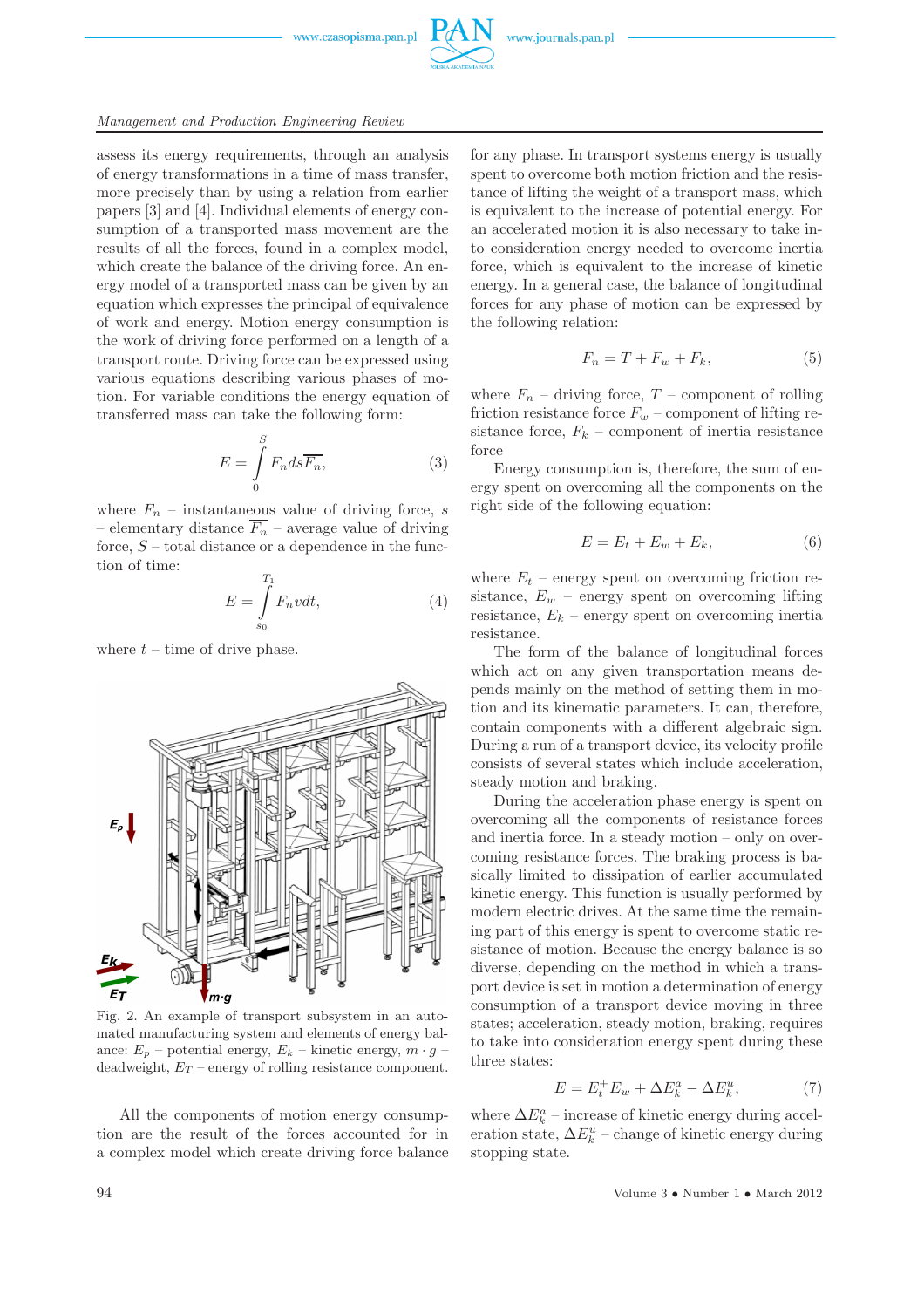



*Management and Production Engineering Review*

The successive components of spent energy can be expressed using the following relations:

$$
E_t = mg \int_0^L f_t ds = mgf_t L, \qquad (8)
$$

$$
E_w = mg \int\limits_0^H dh = mgH,\tag{9}
$$

$$
\Delta E_k^a = -\Delta E_k^u = m \int_0^{s_a} a ds
$$
  
=  $\frac{m}{2} (v_1^2 - v_0^2) = \frac{m}{2} v^2$  (10)

where  $m$  – mass,  $f_t$  – coefficient of rolling resistance,  $ds$  – elementary way,  $L$  – transport distance  $s$  – acceleration (braking) distance,  $g$  – gravitational acceleration,  $H$  – height of lifting,  $a$  – acceleration,  $\nu$  – velocity.

Energy spent on overcoming inertia force, which is equivalent to kinetic energy, will also depend on the type of powertrain used in a device and on the change of rotary motion into linear motion of a transport device. The inertia force of an object moving in a translational motion is defined by the second law of motion:

$$
F_b = m \cdot a,\tag{11}
$$

where  $m$  – mass of an object,  $a$  – acceleration.

If a linear motion also involves motion of rotational elements, it is necessary to take into consideration the kinetic energy of such a system. The inertia force in such an object can be expressed by:

$$
F_b = \delta \cdot m \cdot a,\tag{12}
$$

where  $\delta$  – coefficient of rotating masses that takes into consideration inertia of powertrain::

$$
\delta = 1 + \frac{4 \cdot I_k}{m \cdot r^2}.
$$
\n(13)

The amount of kinetic energy taking into consideration the inertia of powertrain can be given by the following relation:

$$
E_k = m \cdot \delta \int\limits_{o}^{s_a} a ds. \tag{14}
$$

An omission of the coefficient of rotating masses  $(\delta=1)$  can be a justified simplification in case of modern electric drives in which the kinematic chain is very short (e.g. a single timing belt). Taking into consideration all the above needs, energy requirements of a single transport action between two points of a distance can be expressed by the following relation:

$$
E = mgf_t L + m_w gH + m\delta v^2, \qquad (15)
$$

where  $m_w$  – mass subject to potential resistance (transport mass plus mass of parts of a transport device responsible for lifting).

In studies on the efficiency of internal transport, individual energy consumption seems to be an important criterium. Individual energy consumption can be defined either as the ratio between energy and distance:

$$
\Psi = \frac{E}{L} \tag{16}
$$

or the product of mass and distance (run energy consumption):

$$
\Phi = \frac{E}{m \cdot L}.\tag{17}
$$

### **An example of calculations**

Tables 2 and 3 present an example of calculations of transport operations energy consumption for a high storage rack stacker shown in Fig. 2. For the investigated high storage rack stacker there are 15 transport operations connected with moving cargo from a loading station to successive storage points distributed in  $3 \times 15$  system and the same number of storage points in the opposite direction – from the high storage rack to the loading station. In the storage rack material is stored on transportation pallets with the mass of 3.2 tons each. Each transportation operation consists of a single elementary motion in the horizontal axis (the length of the storage rack) and in its vertical axis (the height of the storage).

Table 1 Parameters of an example of energy consumption model for rack stacker

| a raciv svačiver.             |                     |                       |       |  |  |  |
|-------------------------------|---------------------|-----------------------|-------|--|--|--|
| Mass<br>[kg]                  | Vertical<br>stacker | Horizontal<br>stacker | Cargo |  |  |  |
|                               | 14.4                | 6.04                  | 3.20  |  |  |  |
| Rolling resistance coeficient |                     | 0.025                 |       |  |  |  |
| Transport velocity $[m/s]$    |                     | 0.5                   |       |  |  |  |

The parameters of the model include the following pieces of equipment: the mass of the vertical and horizontal stackers, the transportation mass, gravitational acceleration, the coefficient of rolling friction, the velocity in horizontal motion (Table 1), the transportation distance in horizontal and vertical directions (Tables 2 and 3). In this particular case only the mass of empty transportation pallets (i.e. the same value for all the places in the storage) was taken into consideration.